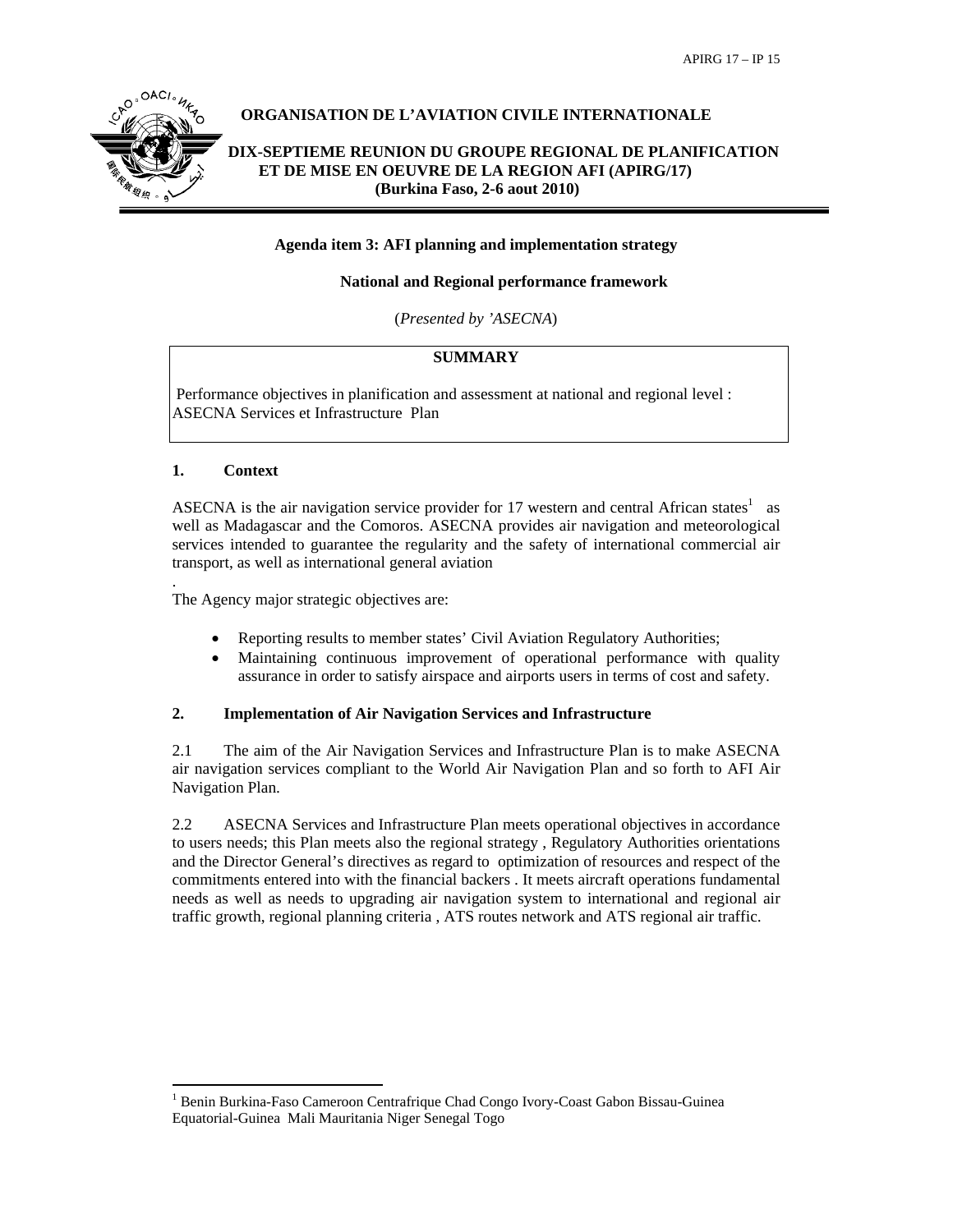#### **1996/1998 Air Navigation Services and Infrastructure Plan**

Objective: to eliminate in priority ATM shortcomings by the renewal or implementation of equipments for implementing new services (ATM, ADS, RADAR etc.) or to reinforce or improve services (ATS, MET et AIS).

## **2000-2006 Air Navigation Services and Infrastructure Plan**

Objective: to increase significantly VHF coverage for ASECNA airspace and route network.

## **2007-2008 Air Navigation Services and Infrastructure acting Plan**

Objective: long term Investments specifically in CNS and shortcomings mitigation in AIS, ATM, AOP, MET and SAR.

## **2009-2013 Air Navigation Services and Infrastructure Plan**

Objective: to maintain an efficient air navigation system providing air navigation services within ASECNA airspace and specifically in a rational and optimised way.

This Plan represents the whole infrastructure that will be implemented during the period between 2009 and 2013, in each FIR, Centre and domain

## **3. Evaluation**

3.1 Evaluation of the Plan means measuring the Plan global performance with regard to operational objectives.

3.2 With the case of 2007-2008 Air Navigation Services and Infrastructure acting Plan, evaluation of terminated projects for Senegal, Mauritania and Bissau Guinea shows that performance evaluation is easier as far Infrastructure such as Equipment is concerned; how the project of acquiring and implementing an Equipment has been achieved ;performance criteria are related to evaluation timeline, costs, availability, industrial in a given environment, maintenance staff qualification etc..

3.3 Performance in regional planning relates to Navigation, satellite telecommunication and surveillance services performance. Performance criteria depend on many factors (installations, procedures, human factors, organization, regulation) and on different actors. This makes it difficult for reducing gap levels and meeting objectives set forth..

3.4 In the light of its acting Plan for 2007\_2008 an evaluation of services performance showed that they were not greatly satisfactory due to shortcomings in COM, le MET and AIS (in some FIRs).

# **4 Planification and Evaluation performance framework**

National performance criteria are related to implementation of an air navigation system for safe and regular traffic flow in terminal areas according to users needs.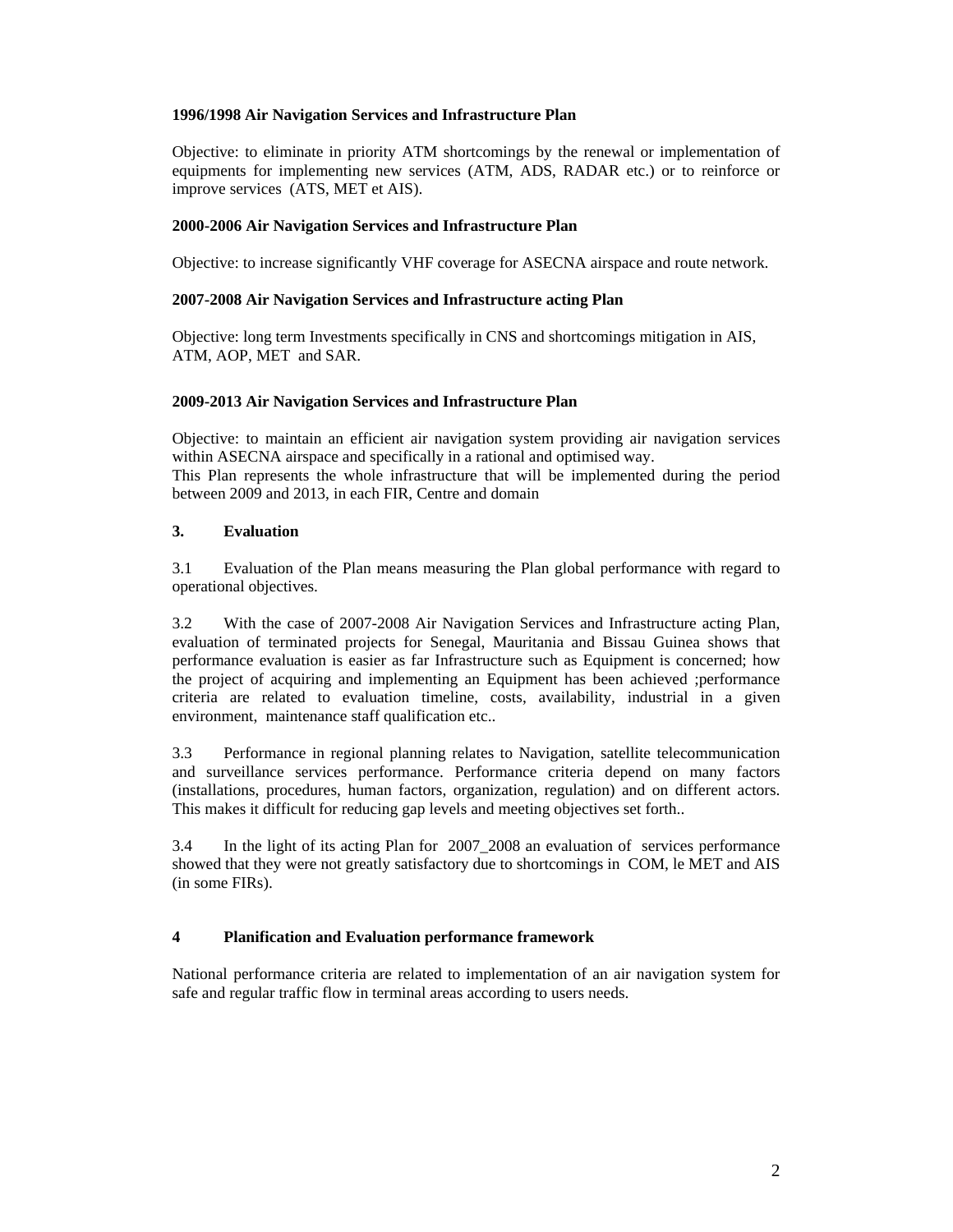## **Example of Mauritania**

2007-2008 Infrastructure and airport services Acting Plan

| project                                                                                                                    | opérationnal<br>objectives                                                                                                                                                                                          | reception<br>date<br>temporary<br>or définite | <b>Observations</b>                                                                                                                                       |
|----------------------------------------------------------------------------------------------------------------------------|---------------------------------------------------------------------------------------------------------------------------------------------------------------------------------------------------------------------|-----------------------------------------------|-----------------------------------------------------------------------------------------------------------------------------------------------------------|
| Approach and Landing visual<br>aids<br><b>NOUADHIBOU</b>                                                                   | a) improve, strengthen<br>an maintain level of<br>services; b) save and<br>rescue human lives in<br>case of air accident on<br>the airport or immediate                                                             | October 05<br>2008                            | Satisfactory (runway<br>lightning category $1 + 2$<br>PAPI)                                                                                               |
| Approach and Landing Aids -<br>GNSS (N-AS)<br>NOUAKCHOTT                                                                   | vicinity c) implement<br>reliable mobile and<br>fixed communications;<br>d) improve work<br>conditions                                                                                                              | August 11<br>2007                             | <b>GNSS</b> Procedures in<br>operation, state<br>regulation acted                                                                                         |
| Voice Communications - VHF<br>$(C-MVV)$<br><b>NOUAKCHOTT</b><br><b>Voice Communications</b><br>ATS/DS<br>(C-FV) NOUAKCHOTT | a) improve and<br>reinforce level of<br>services; b) implement<br>reliable mobile and<br>fixed communications;<br>c) implement<br>interconnections; d)<br>pursue introduction of<br>AFI GNSS; e)<br>implement ADS-B | November 20<br>2008                           | VHF coverage extension,<br>shortcomings<br>with<br>(Birmogrein,<br>Atar<br>et<br>Nema)<br>Very satisfactory (<br>Nouakchott/Alger<br>implemented in 2009) |

## **Example of Dakar FIR**

*Objective* **: ATM Rationalisation**  *Specific Objective* **: En route control in Dakar FIR upper space from an unique ACC located in Dakar Due time : 2010 Performance Criteria**: ¾ Airspace reorganization (rationalized airspace ) 100% ¾ Risk mitigation 100% → ATC Organization 90%<br>
→ Qualified Human resources 100%  $\triangleright$  Qualified Human resources  $\geq$  CNS means availability 100%<br>  $\geq$  other services availability 80%  $\triangleright$  other services availability ¾ Installations 100% ¾ Users and Regulator Satisfaction 100% ¾ Regulation 100%